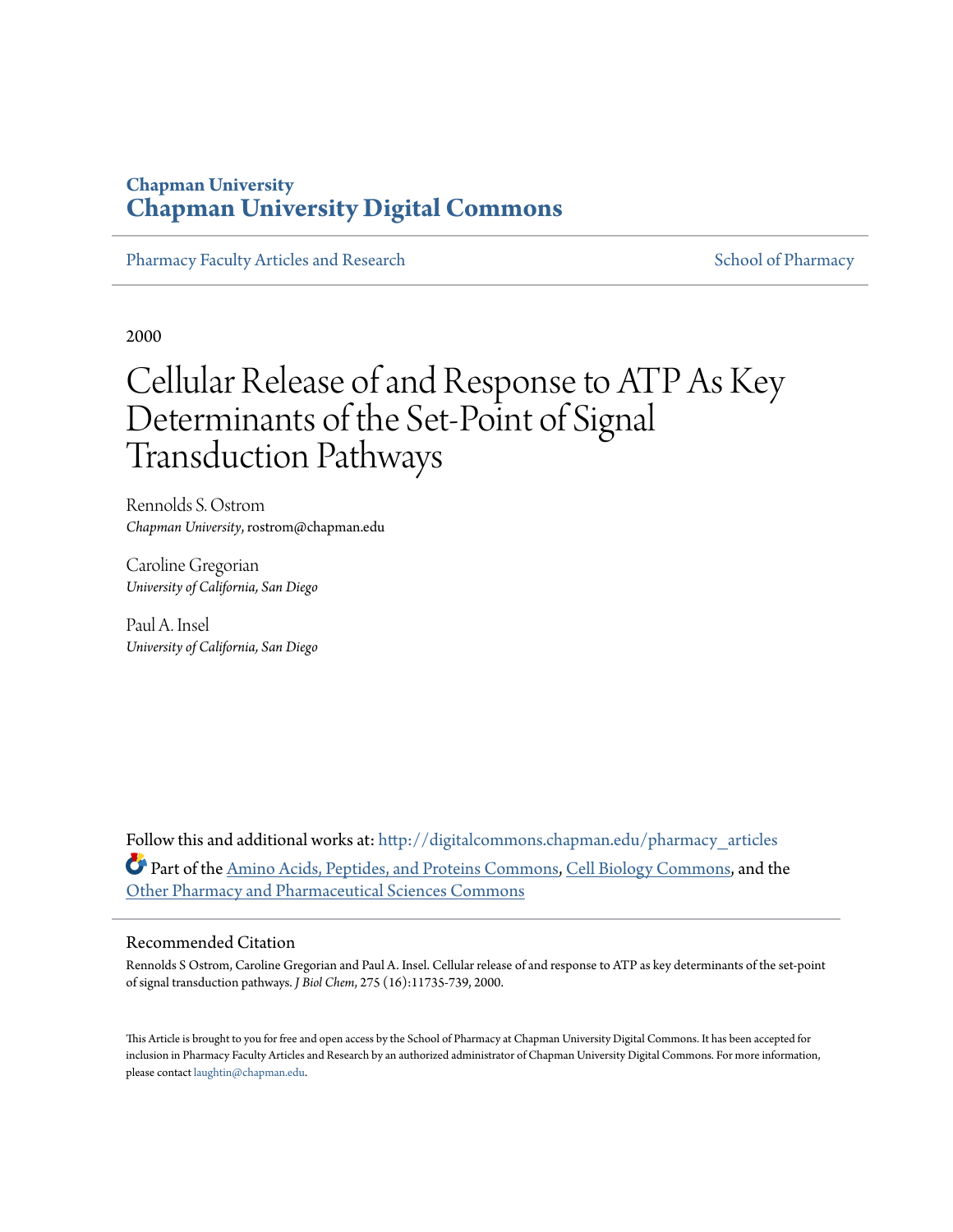## Cellular Release of and Response to ATP As Key Determinants of the Set-Point of Signal Transduction Pathways

#### **Comments**

This article was originally published in *Journal of Biological Chemistry*, volume 275, issue 16, in 2000. [DOI:](http://dx.doi.org/10.1074/jbc.275.16.11735) [10.1074/jbc.275.16.11735](http://dx.doi.org/10.1074/jbc.275.16.11735)

**Copyright**

American Society for Biochemistry and Molecular Biology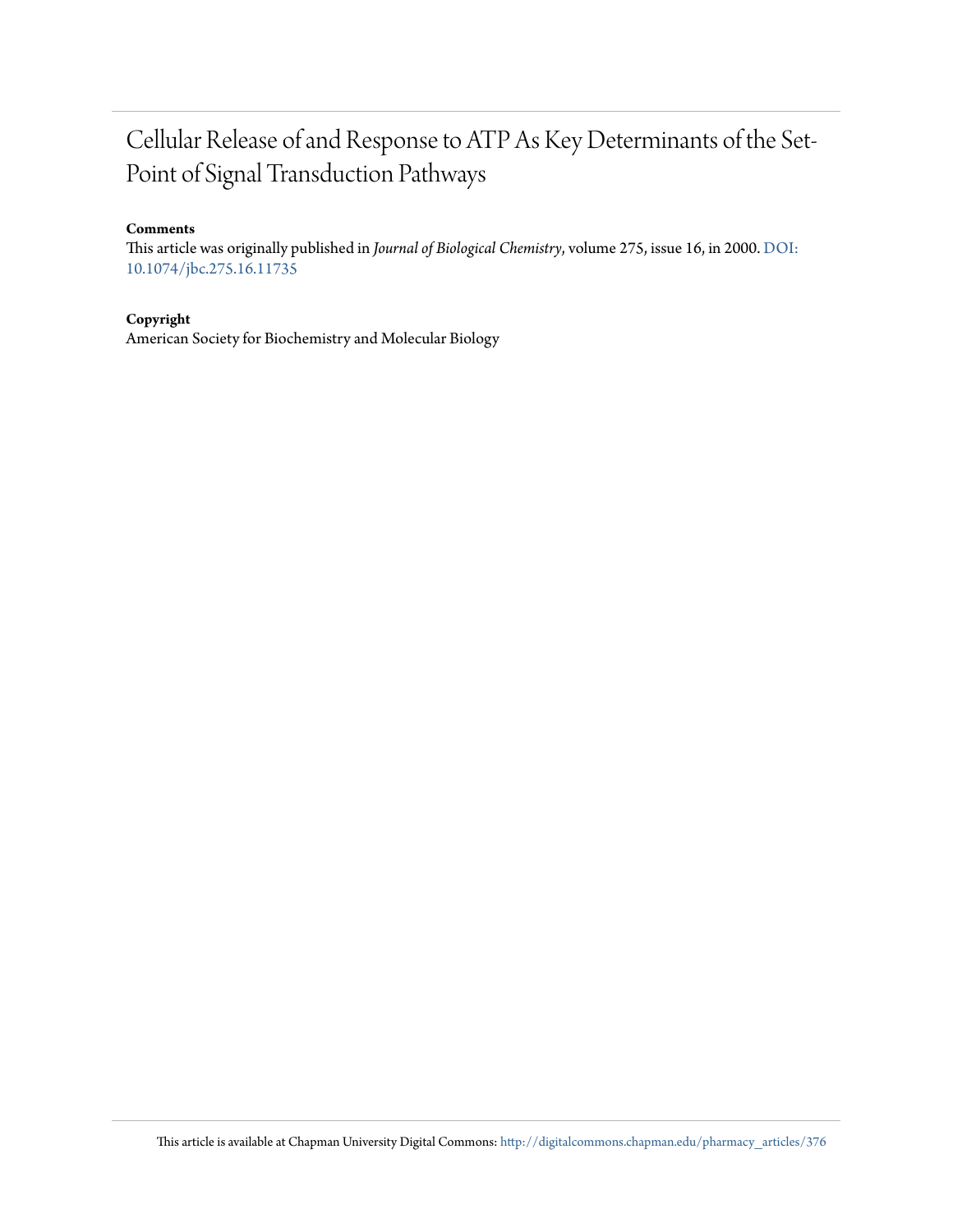## **Cellular Release of and Response to ATP as Key Determinants of the Set-Point of Signal Transduction Pathways\***

(Received for publication, January 27, 2000, and in revised form, February 18, 2000)

#### **Rennolds S. Ostrom‡, Caroline Gregorian, and Paul A. Insel**

*From the Department of Pharmacology, University of California, San Diego, La Jolla, California 92093-0636*

**The determinants of "basal" activity of signaling pathways regulating cellular responses are poorly defined. One possibility is that cells release factors to establish the set-point of such pathways. Here we show that treatment of Madin-Darby canine kidney cells with the nucleotidase apyrase decreases basal arachidonic acid release and cAMP production 30–40% and that inhibitors of P2Y receptor action also affect basal and forskolinstimulated cAMP accumulation. Changing medium prominently increases extracellular levels of ATP in Madin-Darby canine kidney, COS-7, and HEK-293 cells. Mechanical stimulation of ATP release likely occurs in virtually every experimental protocol with cultured cells, implicating such release and P2Y receptor activation as critical in establishing the set-point for signal transduction pathways.**

Signal transduction across the plasma membrane is a critical factor in the regulation of eukaryotic cells. A wealth of published studies have documented the role of exogenous hormones or neurotransmitters in the activation of such signaling pathways. By contrast, the importance of autocrine/paracrine signaling pathways in the regulation of cell function is often under appreciated because of the more dramatic effects of hormones and neuronal mediators. However, many cell types produce and/or release chemical mediators that can dramatically alter function of the same or nearby cells (1). Such local signaling events have the potential to sensitize or desensitize cells via cross-talk between signaling cascades or to propagate signals between cells based on release of mediators or direct cell to cell communication. Prostaglandins, derived from the conversion of arachidonic acid  $(AA)^1$  by cyclooxygenase, are an example of such an autocrine/paracrine mechanism and are recognized to arise from physical perturbation of cell surfaces. Prostaglandins activate a diverse class of G protein-coupled receptors that increase cytoplasmic  $Ca^{2+}$  and regulate adenylyl cyclase activity (2).

Cells also can release nucleotides, such as ATP and UTP, in response to mechanical stress or biological activation (3–9). However, the role of released nucleotides (in contrast to exogenously added agents) in modulation of cell signaling pathways has not been defined. Specific targets for nucleotides include P2Y (G protein-coupled) and P2X (ion channel) receptors (10, 11). Although P2X and P2Y receptors have been identified in many cell types, their contribution to basal levels of ion conductance or activation of G protein-coupled effectors is not known. Release of ATP and activation of P2Y receptors has been implicated as a gap junction-independent mechanism for transducing waves of intracellular  $Ca^{2+}$  signals in various cell types (12, 13).

In the present studies, we have examined ATP release, P2Y receptors, and signal transduction pathways in Madin-Darby canine kidney  $(MDCK-D_1)$  cells, a well differentiated and widely utilized model system derived from distal tubule/collecting duct epithelium.  $P2Y_1$  and  $P2Y_2$  receptor subtypes are expressed in MDCK- $D_1$  cells and couple to phospholipase C, presumably via activation of  $G_{q/11}$  family G proteins (14).  $P2Y_{11}$ receptors are also expressed in these cells and have been suggested to couple to  $G_q$  as well as  $G_s$  in other cells (15). In MDCK-D<sub>1</sub> cells P2Y receptor agonists decrease membrane resistance, increase intracellular calcium, regulate ion transport, activate protein kinase C, and couple to the activation of cytosolic phospholipase  $A_2$  (cPLA<sub>2</sub>) via both mitogen-activated protein kinase-dependent and -independent pathways (13, 16–19). cPLA<sub>2</sub>-mediated release of AA provides substrate for cyclooxygenase conversion into eicosanoids, in particular  $PGE_2$ , which then activates adenylyl cyclase activity through  $G_{s}$ -coupled prostanoid receptors (20). In the present experiments we tested whether nucleotides might be released by MDCK cells and thereby alter levels of second messengers via activation of P2Y receptors. We find that  $MDCK-D<sub>1</sub>$  cells release ATP in response to mild mechanical manipulation, thereby resulting in substantial basal release of arachidonic acid as well as an increase in the cellular levels of cAMP. We further find that HEK-293 and COS-7 cells also release ATP. Therefore, release of ATP by physical or chemical means contributes to the set-point of the cellular signaling pathways regulated by P2Y receptors. The results have important implications for released ATP as a modulator of signal transduction pathways in epithelial and other cell systems.

#### EXPERIMENTAL PROCEDURES

*Materials—*Cell culture reagents were obtained from Fisher. Radiolabeled chemicals were obtained from NEN Life Science Products. Forskolin was obtained from Calbiochem. ATP bioluminescence assay kit HS II was obtained from Roche Molecular Biochemicals. All other drugs and reagents were obtained from Sigma.

Cell Culture-MDCK-D<sub>1</sub> cells were grown in Dulbecco's modified Eagle's medium (DMEM) supplemented with 2.5% fetal bovine serum and 7.5% horse serum. Cells were passaged every 3–4 days by trypsinization using trypsin/EDTA. Cells were used for experiments in 24-well plates (Costar) grown to approximately 60–70% confluence. In some experiments, cells were washed and cultured in serum-free DMEM for 24–48 h before assay.

<sup>\*</sup> This work was supported by research and training grants from the National Institutes of Health. The costs of publication of this article were defrayed in part by the payment of page charges. This article must therefore be hereby marked "*advertisement*" in accordance with 18 U.S.C. Section 1734 solely to indicate this fact.

<sup>‡</sup> To whom correspondence should be addressed: Dept. of Pharmacology, 0636, University of California, San Diego, La Jolla, CA 92093-0636.<br>Tel.: 858-534-7461; Fax: 858-822-1007; E-mail: rostrom@ucsd.edu.

<sup>&</sup>lt;sup>1</sup> The abbreviations used are: AA, arachidonic acid; MDCK cells, Madin-Darby canine kidney cells; cPLA<sub>2</sub>, cytosolic phospholipase  $A_2$ ; PGE, prostaglandin; DMEM, Dulbecco's modified Eagle's medium; DMEH, serum-free DMEM containing 20 mM HEPES buffer.

Assay of cAMP—Cells were labeled with  $1 \mu$ Ci/well [<sup>3</sup>H]adenine in growth medium for 90 min to allow incorporation of radiolabel into intracellular ATP pools. Growth medium was removed, and cells were washed extensively and equilibrated for 30 min at 37 °C in serum-free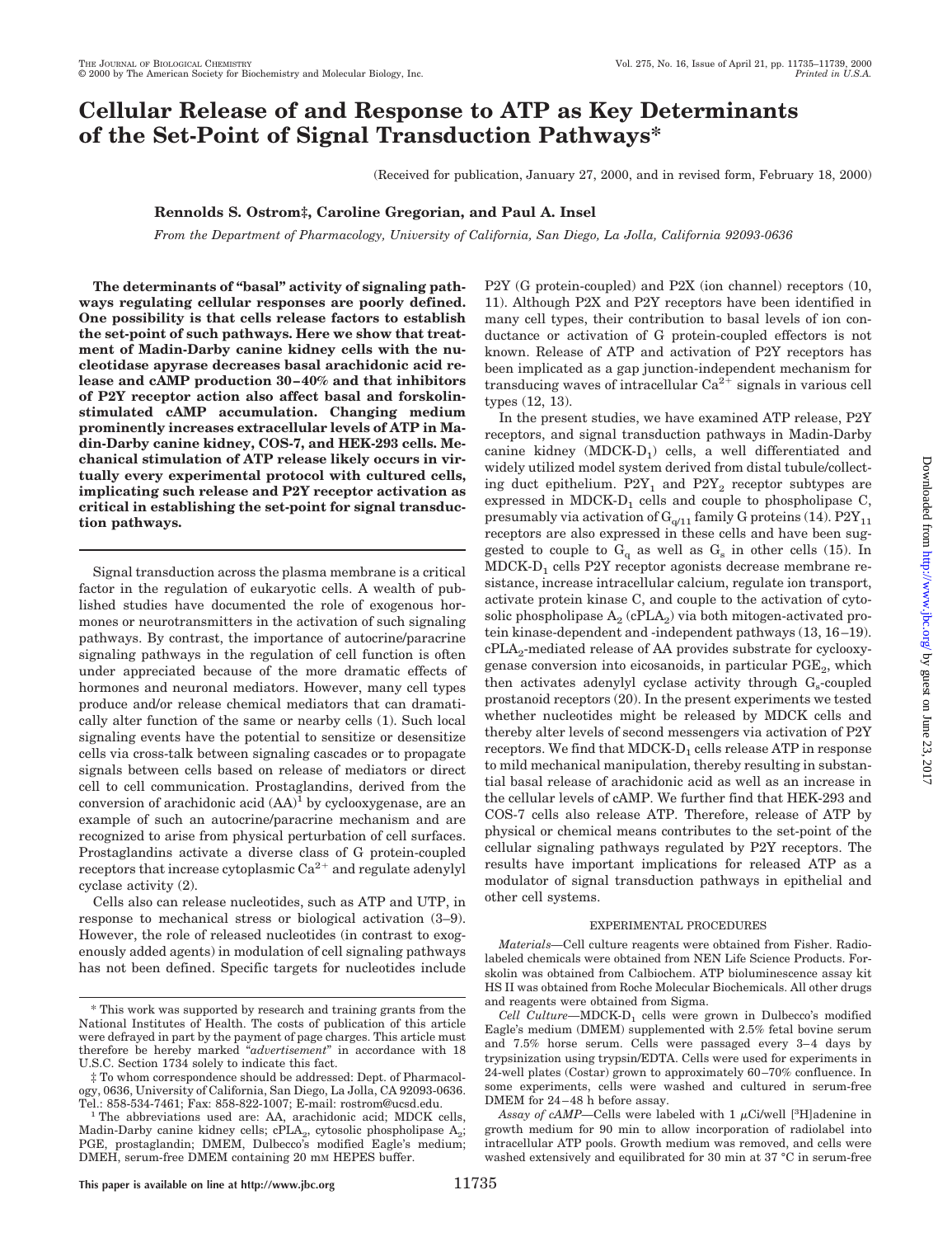DMEM containing 20 mM HEPES buffer (DMEH). Cells were then incubated for 5 min in fresh DMEH with either 200  $\mu$ M isobutylmethylxanthine or 100  $\mu$ M Ro 20-1724 (to inhibit phosphodiesterases) along with various drugs of interest. Reactions were terminated by aspiration of medium and addition of 7.5% trichloroacetic acid. Approximately 1000 cpm of [32P]cAMP internal standard was added to each sample, and the volume was brought to 1 ml with water. [<sup>3</sup>H]cAMP and [<sup>3</sup>H]ATP were separated from the supernatant fraction using a chromatography method modified from Salomon *et al.* (21) and as described previously (22).

*Luciferin/Luciferase Detection of ATP—*For luciferin/luciferase detection of ATP, cells were preincubated for 30 min in 0.5 ml of DMEH at 37 °C. Media were then gently aspirated without tilting the plate, and fresh media containing the indicated drugs were gently added to the side of the well. In time course experiments,  $100 \mu l$  of medium was collected from the top of each well at the indicated time, making sure to avoid contact of the pipette tip with the cells. When drug effects were measured, cells were equilibrated for 60 min in media, a small volume of drug was gently applied, and then  $100 \mu l$  of medium was collected  $5$ min later. All samples were centrifuged to eliminate possible cell contaminants. An ATP bioluminescence kit containing luciferin/luciferase reagent was used to detect ATP (ATP bioluminescence assay kit HS II, Roche Molecular Biochemicals), and luminescence was measured in a Monolight 2010 luminometer. Bioluminescence controls were performed with each drug solution to eliminate drug effect on luciferase activity as well as to control for ATP contamination.

*[ 3 H]AA Release in Intact Cells—*Cells were labeled with [<sup>3</sup> H]AA by incubation with 0.5  $\mu$ Ci of [<sup>3</sup>H]AA (specific activity 100 Ci/mmol) per ml for approximately 20 h in 24-well plates. Cells were washed three times with DMEH, pH 7.4, supplemented with 5 mg/ml bovine serum albumin and allowed to equilibrate at 37 °C for 15 min. This equilibration medium was aspirated, and drugs of interest were added to the wells and incubated with cells for 20 min. Assays were terminated by removal of medium and transferring this medium into tubes containing 50  $\mu$ l of 55 mm EDTA, 55 mm EGTA. 250  $\mu$ l of 0.5% Triton X-100 was added to each well to solubilize cellular membranes. Liquid scintillation counting was performed to quantitate released [3 H]AA in media. The results were normalized as a percentage of incorporated radioactivity measured from detergent-solubilized cells.

*Data Presentation and Analysis—*Data were obtained in triplicate, averaged for each condition in an experiment, and are presented as the mean  $\pm$  S.E. of at least three experiments. Paired *t* test was used to determine statistical significance. For concentration-response relationships, the data were fit by nonlinear regression analysis (with variable slope) using Prism by GraphPad (San Diego, CA).  $EC_{50}$  and maximal response are reported as the mean  $\pm$  S.E. of individual experiments.

#### RESULTS

#### *Cyclic AMP Accumulation in MDCK-D<sub>1</sub> Cells*

*Effect of Cyclooxygenase Inhibition—*We measured cAMP accumulation under basal and forskolin-stimulated conditions in  $MDCK-D<sub>1</sub>$  cells pretreated for 20 min in the absence or presence of indomethacin  $(1 \mu M)$ . As shown in Fig. 1A, we found that basal levels of cAMP production were reduced 40% by incubation of the cells with indomethacin, whereas this treatment inhibited forskolin-stimulated (10  $\mu$ M) response by almost 60%. A different cyclooxygenase inhibitor, aspirin (100  $\mu$ M), inhibited basal and forskolin-stimulated cAMP accumulation in a similar fashion (data not shown). We analyzed cAMP production under unstimulated and forskolin-stimulated conditions as a measure of the basal activity state of adenylyl cyclase, taking advantage of the ability of forskolin to potentiate  $G<sub>s</sub>$ activation of this enzyme by enhancing the coupling of  $G<sub>s</sub>$  to adenylyl cyclase (23, 24). These results indicate that appreciable AA metabolites are generated by  $MDCK-D<sub>1</sub>$  cells in the basal state and that these metabolites substantially contribute to both basal and forskolin-stimulated cAMP generation. The latter finding implies that cellular response to forskolin, commonly assumed to measure catalytic activity of adenylyl cyclase (25), can include a substantial contribution of G proteincoupled receptor, in particular prostaglandin receptor, activation.

We examined whether cyclooxygenase-derived AA metabo-



FIG. 1. **Sensitivity of cAMP formation to cyclooxygenase inhibition.** *A*, cAMP accumulation was measured in either control (*solid bars*) and indomethacin-treated (1  $\mu$ M, *hatched bars*) MDCK-D<sub>1</sub> cells. *Inset*, cAMP responses were measured in the presence of a low, sensitizing concentration of forskolin  $(0.1 \mu M)$ . *B*, cAMP accumulation concentration response curves to phenylephrine (*circles*) and bradykinin (*squares*) in control (*closed symbols*) or indomethacin-treated (*open symbols*) MDCK-D<sub>1</sub> cells. The lines represent fit of the data using nonlinear regression analysis. Each point is mean  $\pm$  S.E. of 3–5 experiments.

lites play a role in response to agonists that activate  $cPLA_2$  in MDCK cells (19, 26, 27). ATP (100  $\mu$ m), UTP (100  $\mu$ m), phenylephrine (1  $\mu$ M), and bradykinin (1  $\mu$ M) each stimulated cAMP production, and these responses were substantially inhibited by indomethacin (Fig. 1*A*). When these agonists were combined with a low concentration of forskolin  $(0.1 \mu M)$ , indomethacin eliminated responses to UTP, phenylephrine, and bradykinin (Fig. 1*A*, *inset*). The remaining levels of cAMP are the small amounts stimulated by forskolin in the absence of synergy from activated  $G_s$  (*i.e.* forskolin in the presence of indomethacin). The exception is the response to ATP, which activates a sizable indomethacin insensitive-cAMP response (20). Varying concentrations of phenylephrine and bradykinin were tested for their ability to stimulate cAMP production in either control cells or cells preincubated with indomethacin  $(1 \mu M)$ . To control for the possibility that phenylephrine may activate  $\beta$ -adrenergic receptors, the  $\beta$ -blocker propranolol (1  $\mu$ M) was included in these drug conditions. Phenylephrine stimulated cAMP accumulation with an  $EC_{50}$  of 23 nm and a maximal response about  $50\%$ over basal levels (Fig. 1*B*). Bradykinin activated cAMP production with similar potency ( $EC_{50} = 22$  nM) but was more efficacious, stimulating almost 3-fold increases in cAMP levels. Indomethacin completely eliminated cAMP responses to both of these agonists, indicating that these effects are attributable to cyclooxygenase-derived AA metabolites. Thus, bradykinin and  $\alpha_1$ -adrenergic receptors, as well as P2Y<sub>2</sub> receptors, increase cAMP formation in  $MDCK-D_1$  cells in a cyclooxygenase-de-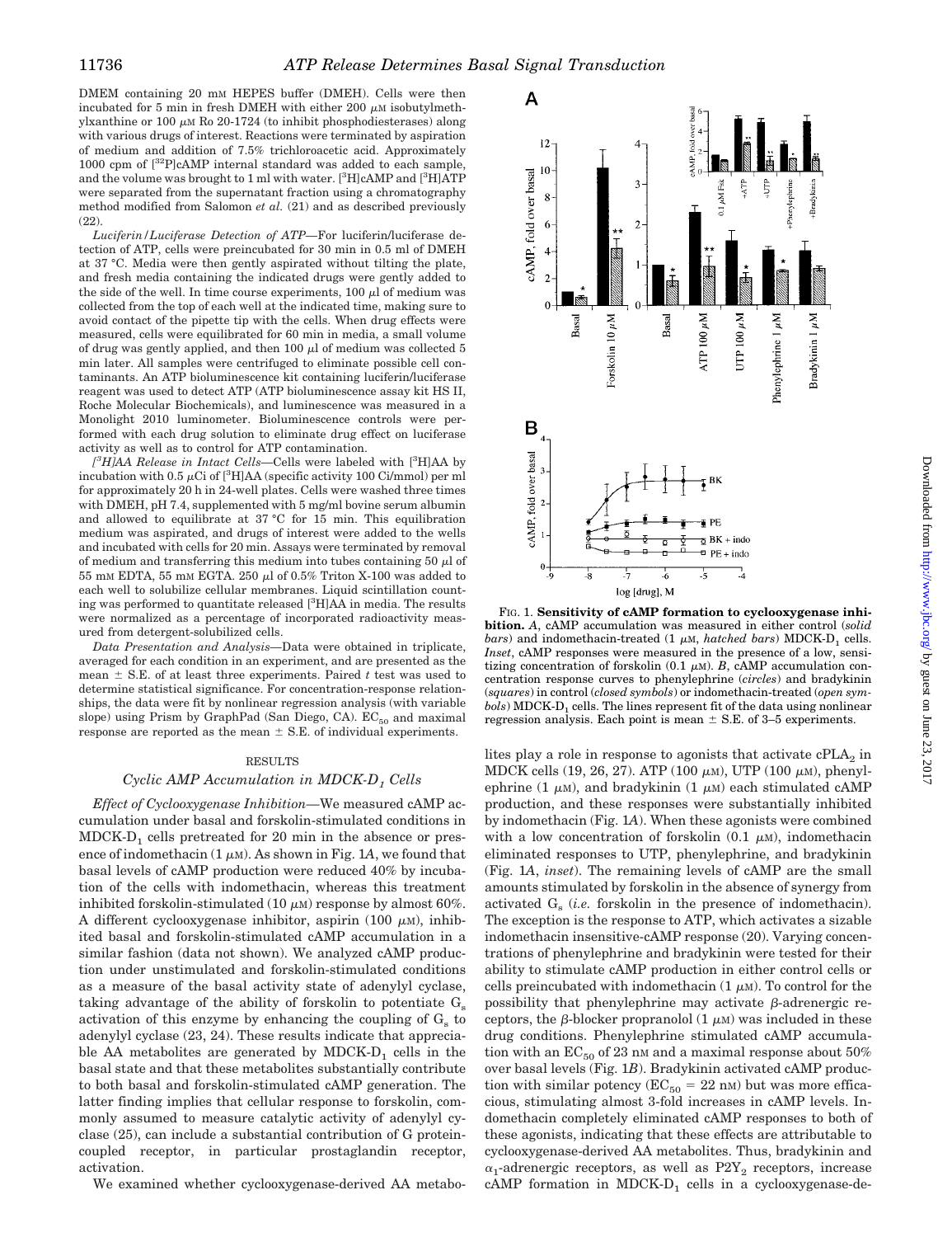



FIG. 2. **Sensitivity of cAMP formation to the hydrolysis of extracellular nucleotides.** *A*, cAMP accumulation was measured in either the absence (*solid bars*) or the presence (*hatched bars*) of 2 units/ml apyrase. *B*, cAMP accumulation was measured in control (*open bars*), indomethacin-treated (1  $\mu$ M, *shaded bars*), apyrase-treated (2 units/ml, *solid bars*), or both indomethacin- and apyrase-treated (*hatched bars*) MDCK-D<sub>1</sub> cells. Each bar represents the mean  $\pm$  S.E. of 3–6 experiments.  $\ast$ ,  $p < 0.05$ ;  $\ast \ast$ ,  $p < 0.01$  by paired *t* test as compared with control condition.

pendent manner. Such results define a mechanism, other than activation of particular adenylyl cyclase isoforms directly via  $G\beta\gamma$  subunits,  $Ca^{2+}$ , or protein kinase C, whereby agonists that couple to  $G_q$  can increase cAMP levels.

*Effect of Apyrase—*We investigated whether extracellular nucleotides contribute to the indomethacin sensitivity of basal, forskolin, and hormonal agonist-stimulated cAMP by assessing cAMP accumulation in cells incubated with apyrase, a nucleotidase that can act extracellularly to dephosphorylate ATP and ADP. Both basal and forskolin-stimulated cAMP accumulation were substantially (38 and 29%, respectively) inhibited by incubation of cells with apyrase (2 units/ml) while, as expected, ATP- and UTP-mediated responses were abolished (Fig. 2*A*). Apyrase did not significantly inhibit cAMP generated in response to phenylephrine or bradykinin, indicating that extracellular nucleotides do not mediate the increases in cAMP levels induced by these  $cPLA_2$ -activating agonists. Combined treatment with indomethacin and apyrase had no further effect compared with indomethacin alone on basal or forskolin-mediated cAMP accumulation, while completely abolishing cAMP generated by exogenous ATP and having no effect on that stimulated by  $PGE_2$  (Fig. 2*B*). The nonadditivity of inhibition by apyrase and indomethacin indicates that extracellular nucleotides act proximal to cyclooxygenase to increase basal and forskolin-stimulated cAMP accumulation. We also tested whether inhibition of other molecules involved in P2Y receptor signal transduction would reduce basal and forskolin-stimulated cAMP accumulation. The P2Y receptor antagonist suramin (100  $\mu$ M) and protein kinase C inhibitor calphostin C (0.1)  $\mu$ M) each reduced basal cAMP levels as did indomethacin (data not shown).



FIG. 3. **ATP release by various cell types in response to mechanical or biochemical perturbation.** *A* and *B*, concentration of ATP in the extracellular medium assayed at various times following a medium change in MDCK-D<sub>1</sub> (A) and HEK-293 or COS-7 cells  $(B,$ HEK-293 (*squares*), COS-7 (*circles*)). *C*, ATP release stimulated by UTP, phenylephrine, and bradykinin expressed as fold over basal in MDCK-D1 (*solid bars*), HEK-293 (*hatched bars*), and COS-7 cells (*open bars*). *D*, concentration of ATP in the extracellular medium following addition of various concentrations of UTP in MDCK-D, cells. Line represents fit of the data using nonlinear regression analysis with a fixed  $B_{\text{max}}$ . Each point or bar represents the mean  $\pm$  S.E. of 3–6 experiments.  $*$ ,  $p < 0.05$ ;  $**$ ,  $p < 0.01$  by paired *t* test as compared with control condition.

#### *ATP Release from MDCK-D1, COS-7, and HEK-293 Cells*

To assess directly whether ATP was released from cells under basal conditions, we measured ATP release into the extracellular medium by using a sensitive luciferin/luciferase assay. A gentle medium change released sizable quantities of ATP from MDCK-D<sub>1</sub> cells, reaching a concentration of  $45 \pm 12$  nm within 2 min. The concentration of extracellular ATP decreased to 2.3  $\pm$  0.5 nm in medium from cells incubated at 37 °C undisturbed for 60 min following medium change, presumably due to ecto-ATPase/nucleotidase activity (Fig. 3*A*). Our assays for cAMP accumulation were determined approximately 5 min following a medium change, a time at which extracellular ATP concentrations were at a peak. Thus, release of ATP in response to a change of media likely accounts for the sensitivity to indomethacin and apyrase of both basal and forskolin-stimulated cAMP accumulation (Figs. 1*A* and 2*A*). In cells incubated undisturbed for 60 min, ATP release increased 3.3  $\pm$ 0.5-fold (to 8.6 nM) when the plate was tilted to sample extracellular medium. COS-7 and HEK-293 cells also released large amounts of ATP following a gentle media change, with ATP concentrations remaining as high as  $66 \text{ nm}$  after  $60 \text{ min}$  (Fig. 3*B*). These and other data (9, 28) indicate that ATP release occurs in many cells types. We hypothesize that signal transduction in these widely utilized cell models is effected by mechanical stimulation and release of nucleotides.

Release of ATP in MDCK cells was stimulated  $30 \pm 3$ -fold over basal by the addition of UTP (100  $\mu$ M) and 6.8  $\pm$  0.8- and 2.4  $\pm$  0.5-fold by the addition of phenylephrine (1  $\mu$ M) and bradykinin  $(1 \mu M)$ , respectively (Fig. 3C). Addition of forskolin (10  $\mu$ M) inhibited ATP release slightly (26  $\pm$  19%, *p* = 0.18) while PGE<sub>2</sub> (1  $\mu$ M) had no effect (data not shown). UTP and bradykinin also increased extracellular levels of ATP in COS-7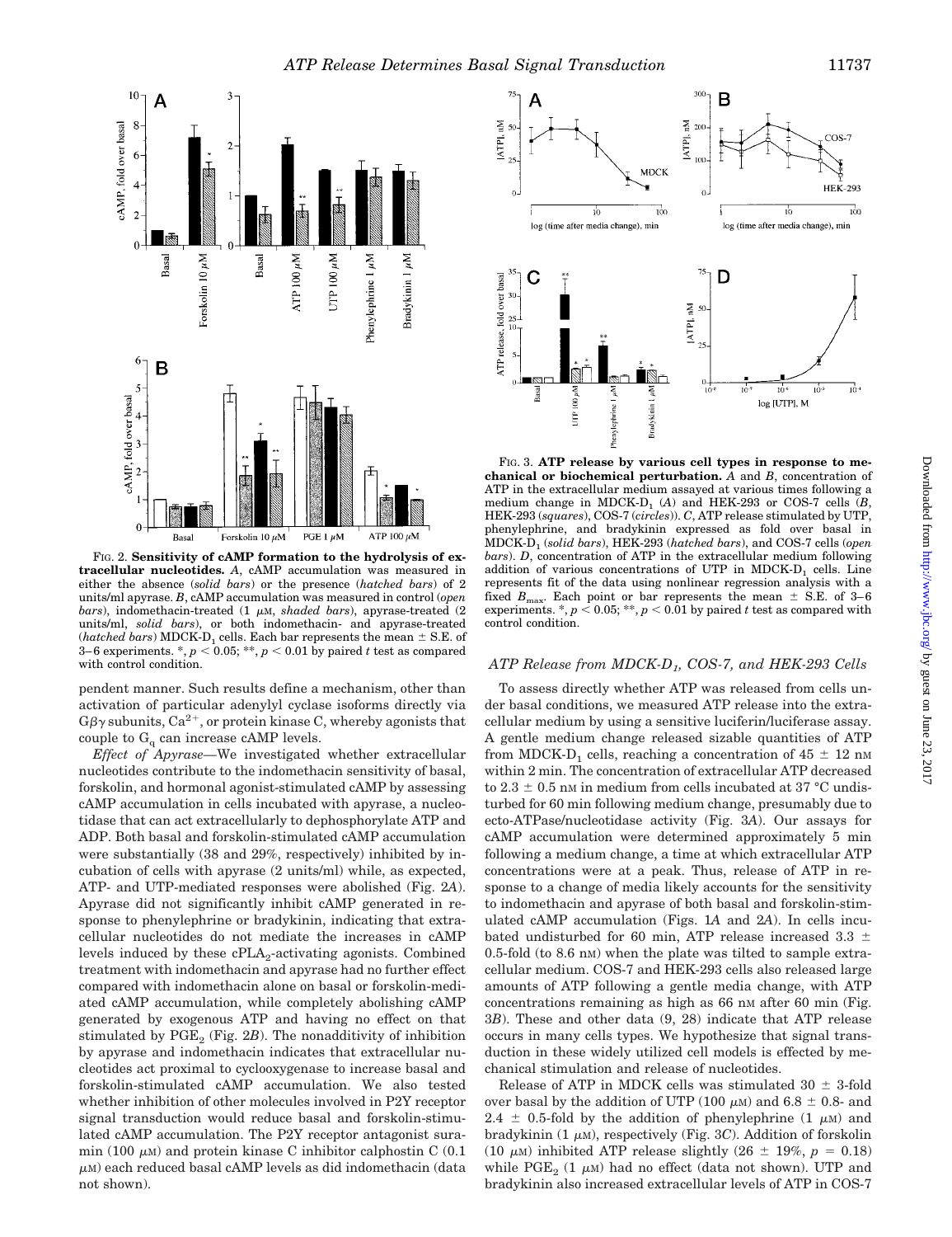and HEK-293 cells (Fig. 3*C*), albeit to a lesser extent than in MDCK cells. Extracellular ATP concentrations were stimulated by UTP in a concentration-dependent manner (Fig. 3*D*) and with a potency similar to the activation of  $PGE_2$  production in MDCK cells (20). The effect of UTP in increasing ATP release in these experiments may also represent an ability of UTP to convert ADP to ATP via nucleoside diphosphokinases or to act as a competitive inhibitor for the catalysis of ATP, thereby increasing the amount of ATP detected. Irrespective of the mechanism for the effect of UTP, the increase in ATP levels adds an important complexity to interpretation of studies that assess effects of UTP on signal transduction and cellular responses (10, 29). As UTP-promoted ATP transport has recently been reported (30), we speculate that aspects of cellular responses previously attributed to UTP may be, in part, secondary to increases in extracellular ATP.

#### *Arachidonic Acid Release from MDCK-D1 Cells: Effect of Apyrase*

Because both phenylephrine and bradykinin elicited ATP release, we sought to determine whether ATP (or other nucleotide) release might contribute to basal release of AA or the ability of those agents to enhance AA release (26, 27). Varying concentrations of phenylephrine and bradykinin elicited release of AA and its metabolites in control conditions with  $EC_{50}$ values of 0.2  $\mu$ M and 9.9 nM, respectively, and with maximal responses of 101 and 204% over basal, respectively (values comparable with those observed for each agonist in mediating cAMP responses shown in Fig. 1*B*). Addition of apyrase (2 units/ml) did not significantly alter phenylephrine- or bradykinin-stimulated AA release, indicating that release of extracellular nucleotides does not mediate AA release promoted by  $\alpha_1$ -adrenergic or bradykinin receptors (data not shown). By contrast, basal AA release was inhibited 32% by incubation of cells with apyrase, implicating nucleotide release as a critical determinant of basal AA production.

#### **DISCUSSION**

The present studies were designed to test the hypothesis that nucleotide release and, in turn, activation of P2 receptors are important for the autocrine/paracrine regulation of signal transduction mechanisms in native cells. The results document that such release plays a major role in determining basal cAMP levels and that release can be promoted by both physical and chemical means, the latter findings consistent with other data (as recently reviewed in Ref. 31). In the case of epithelial cells, such as MDCK cells, release of ATP may be of particular importance both physiologically and pathophysiologically because P2Y receptors can influence ion conductance and volume regulation and may contribute to chloride conductance in cells with mutations of the cystic fibrosis transmembrane conductance regulator (31–33). In addition, extracellular ATP may augment cyst enlargement in autosomal dominant polycystic kidney disease through stimulation of epithelia that line the cyst lumen (34). Despite the potentially key importance of ATP/nucleotide release with respect to cell signaling and function, the precise mechanism for such release, other than by exocytosis at synapses and blood platelets or by cell injury, remains poorly defined (31).

The effects of extracellular ATP, as well as nucleotides such as UTP, are dependent upon several factors. The type of P2 receptors expressed on a cell will determine the nature of the resulting signal. Thus far, six G protein-coupled P2Y receptors (coupled predominantly to the  $G_q$  family of heterotrimeric  $G$ proteins but also to  $G_{i/0}$  and possibly  $G_s$ ) and seven P2X receptors (ATP-gated ion channels permeable to  $Ca^{2+}$ ) have been identified (35, 36). Also important is the expression of ecto-



FIG. 4. **Schematic diagram of ATP release and action in MDCK-D**<sup>1</sup> **cells.** Released ATP can promote cAMP production via P2Y receptors through both calcium- and mitogen-activated protein (*MAP*) kinase-dependent activation of cPLA2, leading to the generation of prostaglandins that activate receptors coupled to the stimulation of adenylyl cyclase (19, 20, 26, 27). These pathways are activated by release of endogenous nucleotides in response to mechanical stimulation. *PKC*, protein kinase C; *PLC*, phospholipase C; *DAG*, diacylglycerol; *PIP*<sub>2</sub>, inositol 1,4,5-bisphosphate.

ATPases and other ecto-nucleotidases. Two ecto-ATPase forms have been defined biochemically, one that hydrolyzes ATP to ADP and another that breaks down both triphosphate and diphosphate nucleotides (37, 38). Given that different isoforms of the P2Y receptor display different affinities for ADP and ATP and their analogs, the form of ecto-ATPase/nucleotidase expressed by a given cell likely confers different response profiles. In addition, released ATP can be hydrolyzed to adenosine, which can activate P1 receptors (39).

The concentrations of released ATP that we measured may be underestimated. Recent studies using a membrane-anchored method to detect ATP release in platelets (luciferase was tethered to an ATP-binding cassette protein using an antibody) indicate that ATP concentrations near the cell surface are many times higher than that detected in the bulk phase (40). The rapid action of ecto-nucleotidases on the cell surface, as well as membrane trapping and unstirred layer effects, likely account for differences between assays of ATP in bulk medium and those determined in the local environment of the cell membrane. Our measurements would not detect this local membrane concentration of ATP, as we sampled a small portion of the cell medium for the luciferase assay. Furthermore, membrane trapping and unstirred layer effects might also explain the lower efficacy of apyrase in inhibiting basal and forskolin-stimulated cAMP levels as compared with indomethacin, because apyrase in the bulk phase may not degrade all cellularly released ATP prior to its activation of P2 receptors.

We demonstrate that both mechanical and chemical perturbations can alter the release of ATP, initiate P2Y receptor signaling, and contribute to "basal" levels of second messengers (Fig. 4). Because P2 receptors are widely expressed and ATP release occurs in many cell types (3, 5–9, 28), our results imply that such release is important in establishing the basal state of cell signaling, in particular related to increases in calcium and activation of calcium- and protein kinase C-mediated events and, at least in certain cells as shown here, arachidonic acid release and cAMP formation. Our findings extend to native cells previous results that demonstrate mechanical stimulation can increase phosphoinositide hydrolysis and calcium mobilization in cells that overexpress P2Y receptors (4). Moreover, the ability of indomethacin or apyrase to substantially blunt cAMP generation in response to forskolin is akin to the observed decrease in broken cell adenylyl cyclase activity assays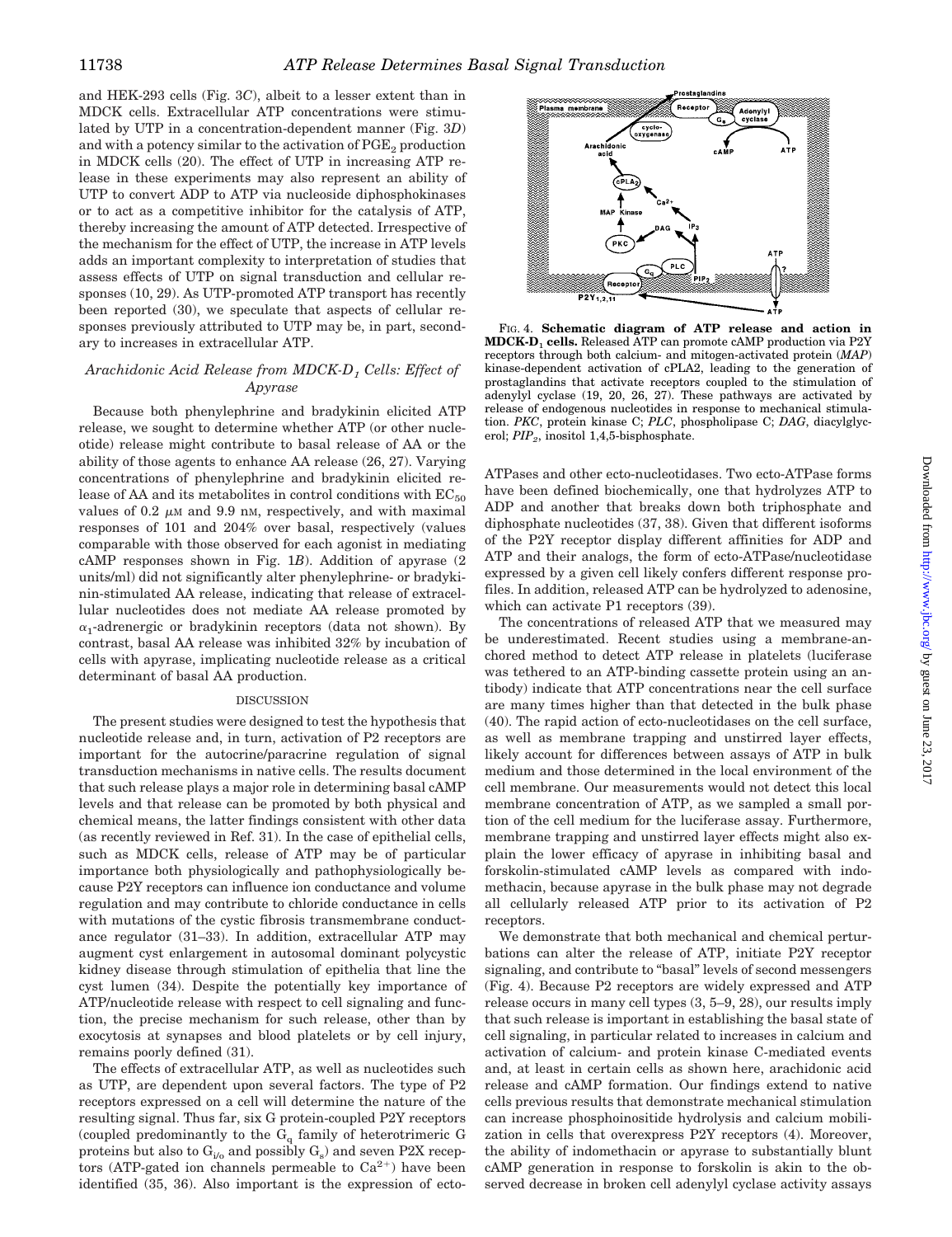as compared with cAMP generated in intact cell assays (25). ATP release by intact cells may contribute to such differences in forskolin response.

Considering that mild mechanical stimulation occurs during virtually every experimental protocol with cultured cells as well as *in vivo*, evidence that such stimulation can release ATP and alter second messenger systems implies that release of nucleotides is a critical factor in such systems and events they regulate. These findings have even more profound implications when one considers that released nucleotides may sensitize or desensitize signaling pathways (29). Thus, release of ATP (or other nucleotides (9)) likely provides an important means by which cells regulate responsivity not only to nucleotides themselves but also to agonists that act via other hormone and neurotransmitter receptors.

*Acknowledgment—*We thank Dr. Robert Tukey for use of the luminometer.

#### REFERENCES

- 1. Post, S. R., Jacobson, J. P., and Insel, P. A. (1996) *J. Biol. Chem.* **271,** 2029–2032
- 2. Coleman, R. A. (1990) in *Comprehensive Medicinal Chemistry* (Emmett, X., ed.) Vol. 3, pp. 643–714, Pergamon Press, Oxford
- 3. Grygorczyk, R., and Hanrahan, J. (1997) *Am. J. Physiol.* **272,** C1058–C1066 4. Lazarowski, E., Homolya, L., Boucher, R., and Harden, T. (1997) *J. Biol. Chem.*
- **272,** 24348–24354 5. Taylor, A., Kudlow, B., Marrs, K., Gruenert, D., Guggino, W., and Schwiebert,
- E. (1998) *Am. J. Physiol.* **275,** C1391–C1406 6. Watt, W. C., Lazarowski, E. R., and Boucher, R. C. (1998) *J. Biol. Chem.* **273,**
- 14053–14058 7. Mitchell, C. H., Carré, D. A., McGlinn, A. M., Stone, R. A., and Civan, M. M.
- (1998) *Proc. Natl. Acad. Sci. U. S. A.* **95,** 7174–7178 8. Cotrina, M. L., Lin, J. H., and Nedergaard, M. (1998) *J. Neurosci.* **18,** 8794–8804
- 9. Lazarowski, E. R., and Harden, T. K. (1999) *Br. J. Pharmacol.* **127,** 1272–1278
- 10. Harden, T., Barnard, E., Boeynaems, H.-M., Burnstock, G., Dubyak, G., Hourani, S., and Insel, P. (1998) *The IUPHAR Compendium of Receptor Characterization and Classification*, pp. 209–217, IUPHAR Media Ltd., London
- 11. Humphrey, P., Khakh, B., Kennedy, C., King, B., and Burnstock, G. (1998) *The IUPHAR Compendium of Receptor Characterization and Classification*, pp.
- 195–208
- 12. Osipchuk, Y., and Cahalan, M. (1992) *Nature* **359,** 241–244
- 13. Jorgensen, N. R., Geist, S. T., Civitelli, R., and Steinberg, T. H. (1997) *J. Cell Biol.* **139,** 497–506
- 14. Firestein, B. L., Xing, M., Hughes, R. J., Corvera, C. U., and Insel, P. A. (1996) *Am. J. Physiol.* **271,** F610—F618
- 15. Communi, D., Govaerts, C., Parmentier, M., and Boeynaems, J. M. (1997) *J. Biol. Chem.* **272,** 31969–31973
- 16. Paulmichl, M., Pfeilschifter, J., Woll, E., and Lang, F. (1991) *J. Cell. Physiol.* **147,** 68–75
- 17. Liu, P. S., Ho, M. Y., and Hsieh, H. L. (1996) *Chin. J. Physiol.* **39,** 189–196 18. Zegarra-Moran, O., Romeo, G., and Galietta, L. J. (1995) *Br. J. Pharmacol.*
- **114,** 1052–1056 19. Xing, M., Firestein, B. L., Shen, G. H., and Insel, P. A. (1997) *J. Clin. Invest.* **99,** 805–814
- 20. Post, S., Rump, L., Zambon, A., Hughes, R., Buda, M., Jacobson, J., Kao, C., and Insel, P. (1998) *J. Biol. Chem.* **273,** 22093–23097
- 21. Salomon, Y., Londos, C., and Rodbell, M. (1974) *Anal. Biochem.* **58,** 541–548
- 22. Ostrom, R. S., and Ehlert, F. J. (1997) *J. Pharmacol. Exp. Ther.* **280,** 189–199 23. Sutkowski, E. M., Tang, W. J., Broome, C. W., Robbins, J. D., and Seamon,
- K. B. (1994) *Biochemistry* **33,** 12852–12859 24. Dessauer, C. W., and Gilman, A. G. (1996) *J. Biol. Chem.* **271,** 16967–16974
- 25. Daly, J. W. (1984) *Adv. Cyclic Nucleotide Protein Phosphorylation Res.* **17,** 81–89
- 26. Xing, M., and Insel, P. A. (1996) *J. Clin. Invest.* **97,** 1302–1310
- 27. Xing, M., Tao, L., and Insel, P. A. (1997) *Am. J. Physiol.* **272,** C1380-C1387
- 28. Yang, S., Cheek, D., Westfall, D., and Buxton, I. (1994) *Circ. Res.* **74,** 401–407
- 29. Ralevic, V., and Burnstock, G. (1998) *Pharmacol. Rev.* **50,** 413–492
- 30. Cotrina, M. L., Lin, J. H., Alves-Rodrigues, A., Liu, S., Li, J., Azmi-Ghadimi, H., Kang, J., Naus, C. C., and Nedergaard, M. (1998) *Proc. Natl. Acad. Sci. U. S. A.* **95,** 15735–15740
- 31. Schwiebert, E. M. (1999) *Am. J. Physiol.* **276,** C1–C8
- 32. Knowles, M. R., Olivier, K., Noone, P., and Boucher, R. C. (1995) *Am. J. Respir. Crit. Care Med.* **151,** S65—S69
- 33. Clarke, L. L., Chinet, T., and Boucher, R. C. (1997) *Am. J. Physiol.* **272,** L1084-L1091
- 34. Wilson, P. D., Hovater, J. S., Casey, C. C., Fortenberry, J. A., and Schwiebert, E. M. (1999) *J. Am. Soc. Nephrol.* **10,** 218–229
- 35. Barnard, E. A., Burnstock, G., and Webb, T. E. (1994) *Trends Pharmacol. Sci.* **15,** 67–70
- 36. Buell, G., Collo, G., and Rassendren, F. (1996) *Eur. J. Neurosci.* **8,** 2221–2228
- 37. Plesner, L. (1995) *Int. Rev. Cytol.* **158,** 141–214
- 38. Caldwell, C. C., Davis, M. D., and Knowles, A. F. (1999) *Arch. Biochem. Biophys.* **362,** 46–58
- 39. Sala-Newby, G. B., Skladanowski, A. C., and Newby, A. C. (1999) *J. Biol. Chem.* **274,** 17789–17793
- 40. Beigi, R., Kobatake, E., Aizawa, M., and Dubyak, G. R. (1999) *Am. J. Physiol.* **276,** C267–C78